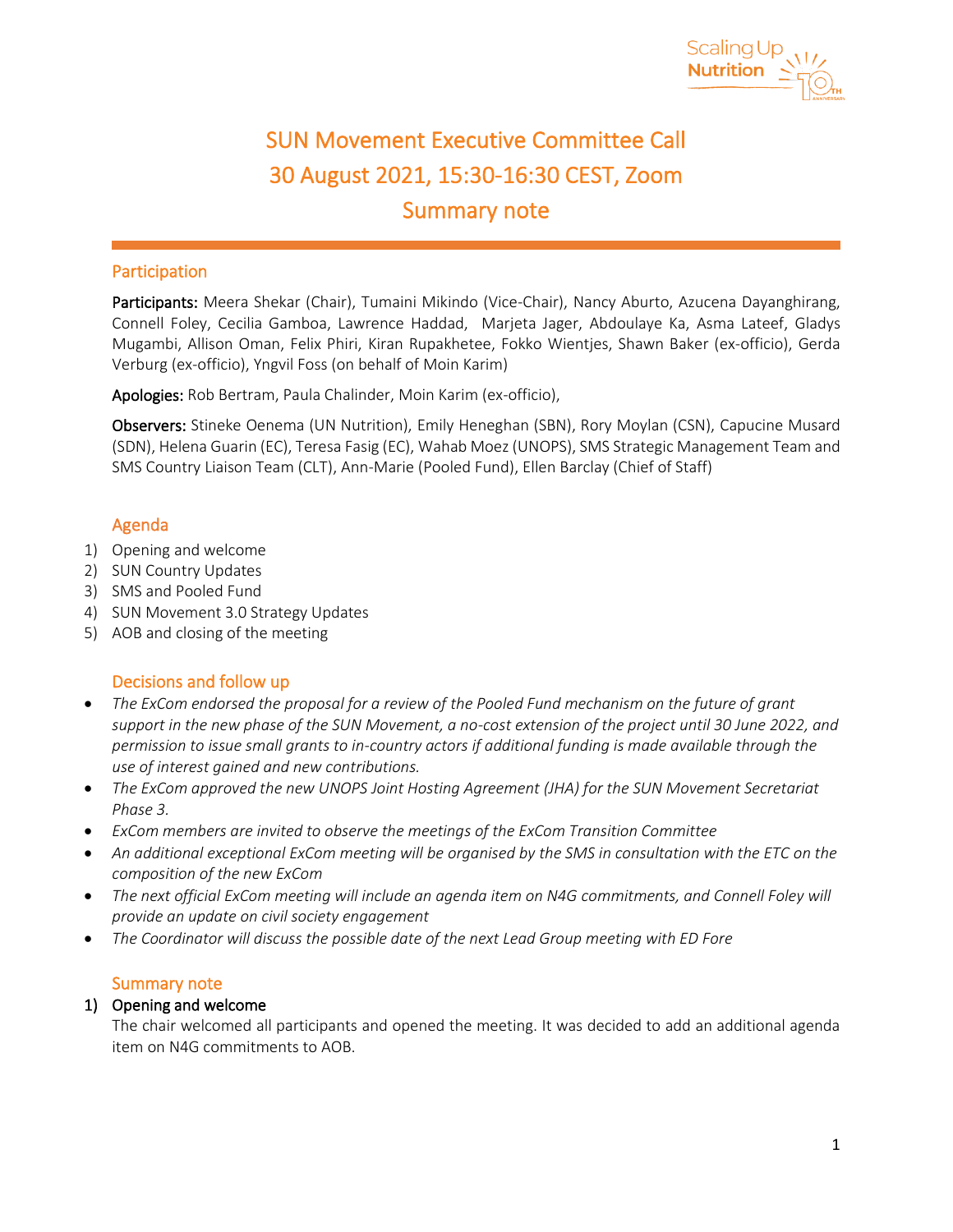

# 2) SUN Country Updates

Dr. Kiran Rupakhetee presented an update on the Asian Regional Launch of SUN 3.0 (22 August 2021). It was attended by the Focal Points from Nepal, Pakistan, Bangladesh and Yemen, as well as UN, CSO, networks and a youth leader for nutrition, Dr. Dil Bahadur Gurung of the National planning committee and the convenor of the UN Food Systems Dialogues and the SUN Movement Coordinator. Major highlights included the focus on a country driven and owned approach, participation of the private sector and civil society and the implementation of innovative finance. The role of the private sector, humanitarian nexus and peace were emphasised. Youth participation was welcomed and recognised. In addition, it was mentioned that for the implementation of SUN 3.0, the role of the SMS needs to be strengthened to support evidence generation and to provide technical assistance for countries. Regional agencies play an important role for cross-learning and for the mobilisation of resources. There is a need for a focus on fragile and conflict affected states, on resource mobilisation and the multi-sectoral platform. Private sector must be fit for purpose and accountability is important for multi-national companies. In follow up of the meeting, countriesshared that they are working on their national launches, and they plan to make the strategy public as soon as possible to localise its contents within the multi-sectoral nutrition plan and beyond. The final report is available here.

## 3) SMS and Pooled Fund

## *Review of SMS Updated workplan priorities for 2021*

Ellen Barclay (Chief of Staff) provided an update based on the workplan shared in March 2021. She flagged that the SMS is now engaged in the transition towards SUN 3.0 and has transformed its workplan. Despite several empty positions and a 35% reduction of staff in the first half of this year, the SMS is continuing support to countries. The Global Support System (SMS and networks) is working on a collective workplan from January 2022 onwards. Based on the current commitment of donor funding, the full outcome of the functional review might not be manageable, and a request was shared for secondment of staff. It was clarified that the staff turnover has been due to individual choices.

#### *Endorsement of SUN Movement Pooled Fund Consultative Group Proposal for review and extension*

The SUN Movement Coordinator shared that the continuation of the Pooled Fund had been discussed in a previous ExCom meeting and that the presented proposal was approved by the Pooled Fund Consultative Group by silent procedure on 18 August 2022. The three steps in the proposal include: 1) no-cost extension of the Pooled Fund until 30 June 2022, 2) a review of the Pooled Fund and its future direction starting in the last quarter of 2021, and 3) the opportunity to offer small grants to in-country civil society alliances and other in-country actorsthat may be at risk of being left behind without Pooled Fund support. It was clarified that the Pooled Fund review is planned to start in October 2021 and would examine how grant-making could support the Ops Group recommendations and the new SUN strategy after July 2022. It was emphasised that there would be high administrative costs and a major loss of institutional memory if the Pooled Fund were to close at the end of this year, only to reopen months later. The Pooled Fund has budget available to engage in a review, and the SMS will be able to engage in fundraising to sustain small grants and administrative support to operations until 30 June 2022.

*Decision: The ExCom endorsed the proposal for a review of the Pooled Fund mechanism on the future of grant support in the new phase of the SUN Movement, a no-cost extension of the project until 30 June 2022, and opportunity to issue small grants to in-country actors if additional funding is made available through the use of interest gained and new contributions.*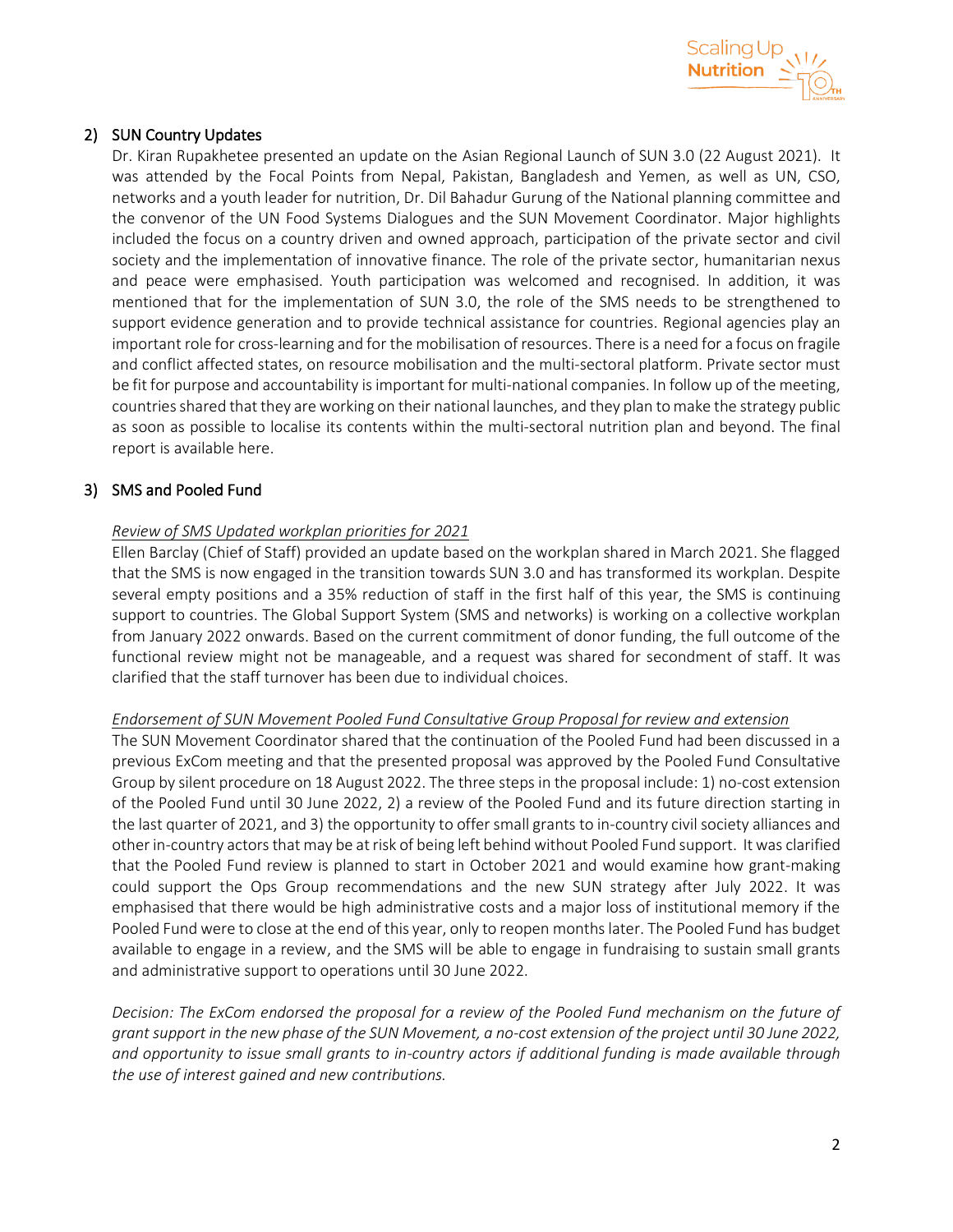

#### 4) SUN Movement 3.0 Strategy Updates

#### *Task Team on SMS 3.0 Arrangements update*

Fokko Wientjes shared that the Task Team worked with UNOPS as well as with other hosting entities in the development and finalization of new UNOPS Operational Instruction (OI) for Hosting Engagements. Aligned with this new Operational Instruction, the Task Team has engaged with UNOPS in the development of the new Joint Hosting Agreement (JHA) for the SMS in its phase 3. The JHA draft has now reached its final stage and requires approval from the ExCom.

Yngvil Foss (UNOPS, representing Moin Karim) explained that the new UNOPS Operating Instruction (OI) is to provide instructions and consistency regarding the acceptance, governance and management of Hosting Engagements, such as the SUN Movement Secretariat, by UNOPS. This instruction was promulgated in January 2021. The Joint Hosting Agreement is meant to provide the legal framework upon which donors will enter into bilateral agreements with UNOPS for funding the SMS and it will be attached to bilateral donor agreements. For SMS 3.0 there will be an operational framework to implement the Joint Hosting Agreement.

During the discussion it was clarified that the UN Nutrition nominated Excom member is referred to in the JHA, and approved by UNOPS legal, as the legitimate UN representative on the ExCom, together with UNOPS, with the intention to treat all UN agencies as equal, avoiding a UN agency having any comparative advantage vis-a-vis the rest of the UN system or the rest of the ExCom. It was also clarified that due diligence on new donors wanting to fund the SMS is conducted by UNOPS and SMS and the results of this will be presented to the ExCom for final validation. With the approval of the new Joint Hosting Agreement for the SMS, the mandate of the Task Team on SMS 3.0 Arrangements is concluded, and the Task Team is dissolved.

*Decision: The ExCom approved the new UNOPS Joint Hosting Agreement (JHA) for the SUN Movement Secretariat phase 3.* 

#### *SUN Ops Group update*

Allison Oman presented an update on behalf of the Operationalization (Ops) Group [\(presentation\)](https://scalingupnutrition.sharepoint.com/:b:/s/public55/Ec8qXoJ7ogBOit2EKFPJg0EBhZF9thVmdmzAca2x4M3v7Q?e=3gDa1u). The feedback from the Lead Group Chair, UNICEF ED Fore, in relation to the ExCom renewal and the ExCom Transition Committee ToR were shared, including her request to involve the current ExCom co-chairs in the renewal/ETC. The four-decision making Lead Group members on the ETC are Martin Chungong, Inger Ashing, Cherrie Atilano and Sophie Healy-Thow will be supported in the preparatory work by the four cochairs of the SUN Ops Group- Tumaini, Allison, Asma, and Paula & Mike (sharing the role). The SMS is playing an administrative support role and the external governance expert, Dr Michaela Told is providing guidance. All members of the ExCom committee were welcomed to observe ETC preparatory discussions. It was stressed that ED Fore asked to have the new ExCom in place by the first of October 2021. Additionally, an update was provided on the MEAL/KM work, including the development of draft terms of reference for the ExCom Finance task force, the finance capacity building platform, the accountability framework and the indicators of success for phase three. The Lead group will be informed with two final packages from the Ops Group. The first package will include the recommendation of new ExCom members between the 22- 25 September 2021 (just after the full ETC meets and decides on its recommendations for ExCom composition). The second package will be a closing report that will provide an update on the implementation of all 13 Ops Group recommendations by the end of September.